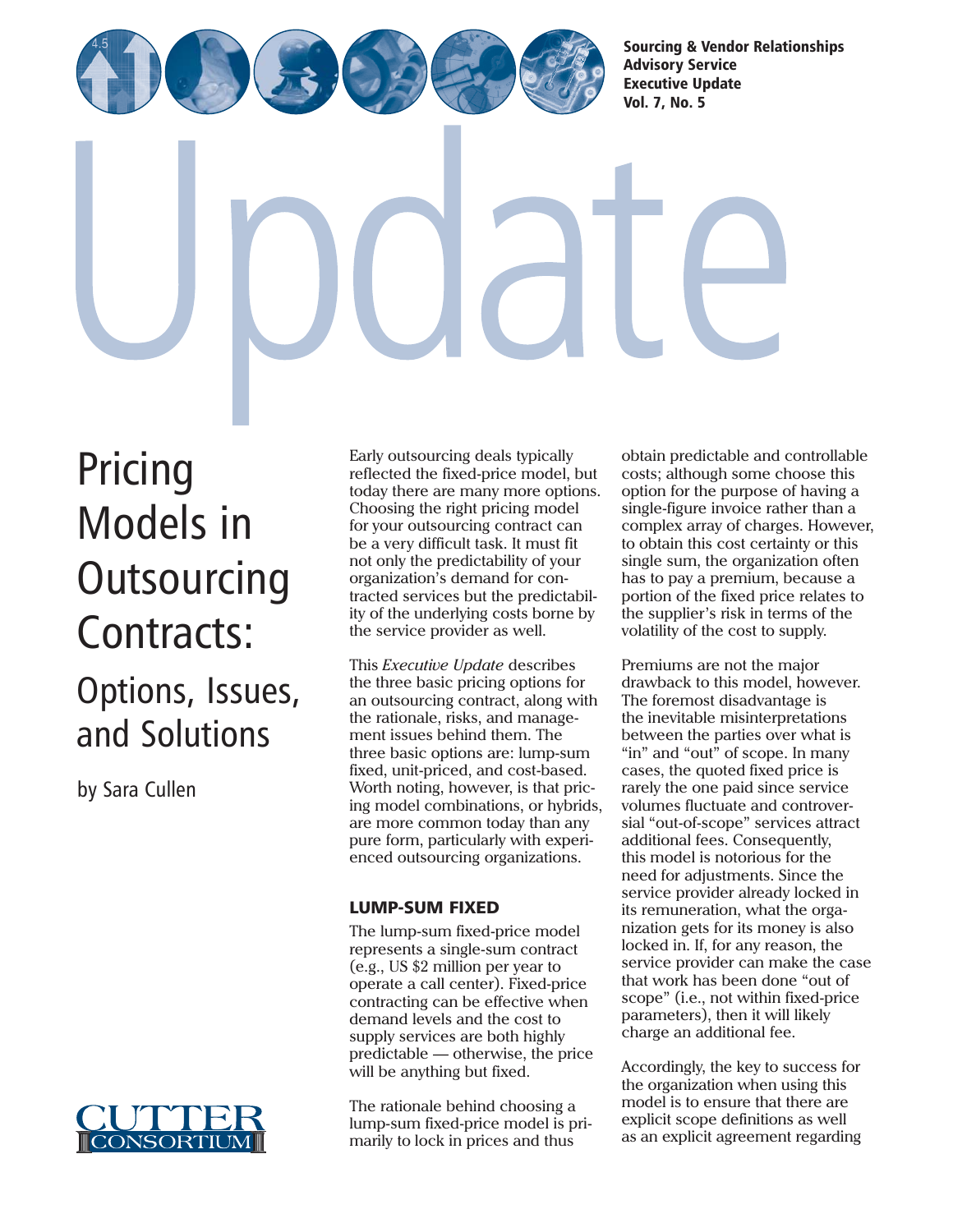what constitutes out-of-scope work and its associated charges. When a schedule of rates for out-of-scope work is included in the pricing schedule, the model evolves to a hybrid form. It is rare for an experienced client organization using lump-sum fixed-price models not to adopt a hybrid in this fashion.

Even so, if the organization's requirements change, even if it is insignificant from the organization's perspective, such changes can require substantial price negotiations. Some of these changes may be captured in the out-ofscope price schedule, but since outsourcing contracts tend to be longer than most organization's planning horizon, the future can unfold in unpredictable ways. To solve this problem, organizations often make out-of-scope work nonexclusive, thus allowing for alternative service providers to be brought in if the current provider charges too much or is not the best provider for that particular need.

The most difficult obstacle with this model is price reduction when requirements fall short of the predicted volumes on which the price was based. For this reason, fixed prices are commonly "banded." That is, fixed-price bands are established for explicit volume ranges. Whatever band the actual volume falls into reflects the price paid, thereby granting some flexibility to the organization.

Furthermore, there are likely other price limitations, often found in footnotes within the supplier's bid, which can "unfix" the price. Some of these limitations include volume and capacity restrictions. Others often revolve around pricing assumptions such as the CPI (Consumer Price Indexes), foreign exchange rates, availability of resources, and so forth. Accordingly, explicit agreement as to what are all the limitations becomes a key management focus at the contractdrafting stage, and the organization's continuous forecasting against these

agreed-upon limitations becomes a key management focus postcontract.

Lastly, organizations with lump-sum fixed-price agreements have found it difficult to "unbundle" lumped prices when attempting to assess cost drivers or benchmark individual work activity or asset costs. The need for underlying data then becomes important in this model. Thus, organizations that use the fixed-priced model typically require a report regarding the underlying breakdown of the invoice's single figure, if not with each invoice, at least on a regular basis.

## UNIT-PRICED

Unit-priced contracts charge a price per specific transaction unit (e.g., \$3 per call). This is the utility form of outsourcing, whereby the organization pays only for what is used. The rationale behind choosing a unit-priced service is primarily centered on the ability to address fluctuating demand while obtaining volume discounts. Some organizations, however, choose this model because the services are charged back to a business division on a usage basis, thus requiring an invoice from the supplier itemizing each business unit's usage and respective charges.

To minimize the overall costs under this model, most organizations guarantee some sort of minimum base load regarding volumes or guarantee a minimum payment irrespective of actual volumes in order to cover the base permanent resources the supplier requires. This base often has a lump-sum fixed price, giving rise to a hybrid price model — the variable element using the unit price comes into force above the specified base volume. Otherwise, service providers are forced to charge a high unit price when an organization's demand is too unpredictable or has no underlying minimum requirement in which

to cover the supplier's underlying fixed costs.

The main risk associated with this model is exceeding budget since resource supply can be viewed as being unlimited. This is particularly pertinent when there is pentup demand or when the supplier is able to generate latent demand. For this reason, the organization's ability to forecast and manage its demand for the service provider's resources becomes paramount.

It is still far too common, however, to find that an adequate warning system for demand tracking and management does not exist within the organization. There have been many cases where the organization assumed the service provider would perform demand tracking and management on the organization's behalf, even though this was not made explicit in the agreement. Such organizations have suffered frustration when surprised by large but valid invoices, and even more frustration when the supplier provides a later quotation on performing demand management services as part of the contract. For this reason, unit-priced contracts often have a cap on demand, which limits how much work the service provider can perform before seeking approval from the client.

# COST-BASED

Cost-based, or cost-plus, contracts are set up so that the supplier can pass on its costs plus make provisions for profit via a percentage markup (e.g., cost plus a 3% markup) or a fixed management fee (e.g., cost plus \$1 million per year). This approach has value when the demand needs to be flexible and the costs to supply are uncertain. However, this model has high overhead due to the need to verify that the "best cost" was achieved, particularly if the supplier's profit margin is a percentage of cost, which can motivate the